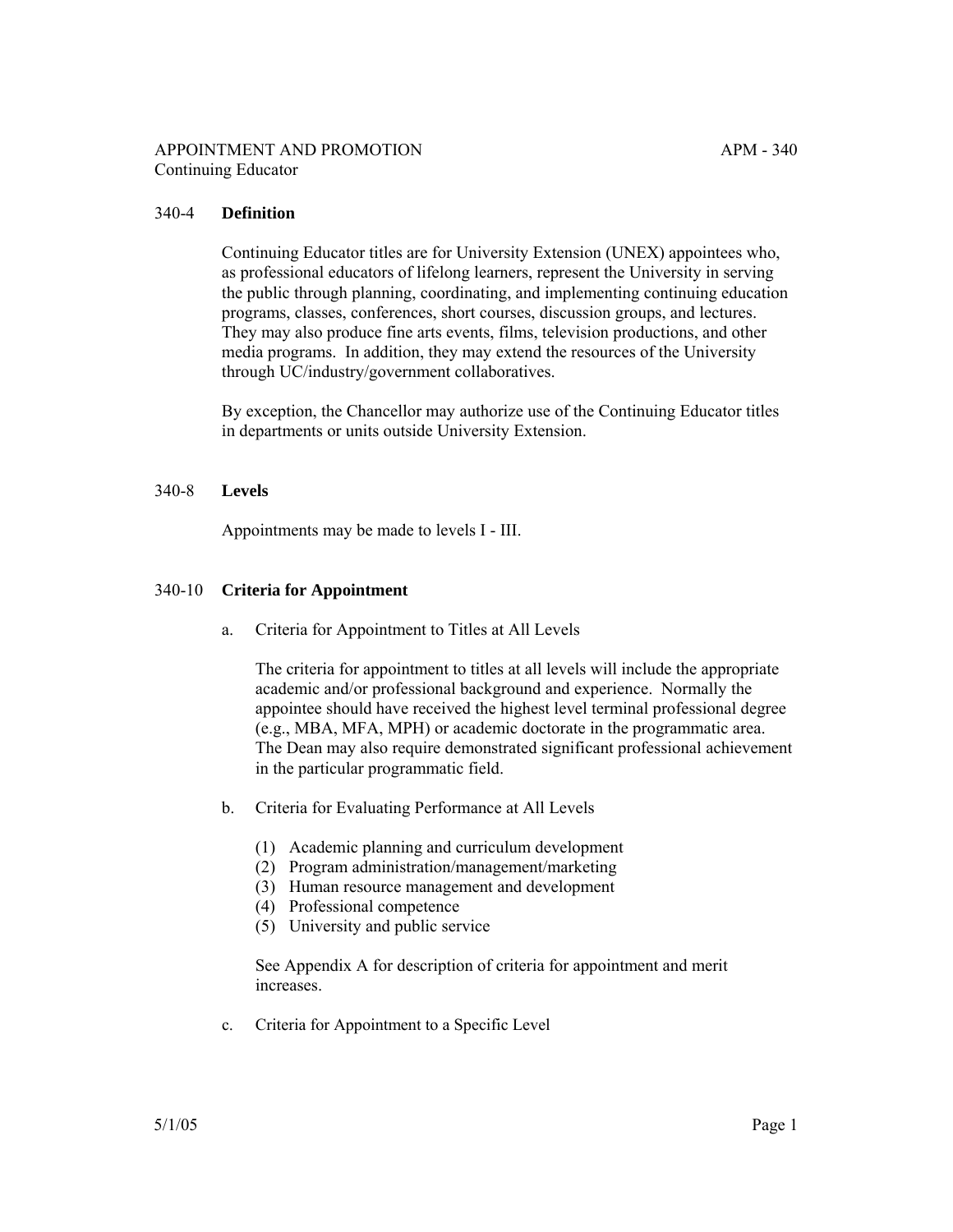A determination of the appropriate level for an appointment or for a change in level shall take into consideration such factors as program size and complexity.

Criteria may include the following:

Program Scope – measured by the size of programs (numbers of courses/programs/events/community meetings, enrollments, revenue, etc.); number and level of support staff directly reporting to the Continuing Educator; and the programmatic infrastructure (e.g., computer or scientific laboratories; sound stages; television studio);

Program Complexity – for example, whether programs are unique to Extension, whether there is an established curriculum in the field or courses that are equivalent to regular University courses, whether programs are subject to external accreditation review;

Interface with UC faculty and/or with industry sectors - the kinds and diversity of professional and academic relationships that need to be managed in order to assure the success of the assigned activities.

Evaluators may consider the independent coordination of a broad network of affiliated programs as equal in complexity to the management of a large University organization with many professional support staff. Consistent with campus and University-wide norms and objective external data for comparable positions in both the private and public sectors, the criteria for differentiating appointment among levels and within each level may include, but are not limited to, the size and the scale of the program, the relative complexity of responsibilities, management of risk, how responsibilities correlate with priorities relative to Extension-specific, campus-wide, or multicampus missions, and the degree of authorized autonomy.

(1) Continuing Educator I

This level is intended for individuals with responsibility for programs that are relatively simple in their organization and that may be administered with a small support staff, or where local University or community activities have a limited breadth or a narrow focus. The Continuing Educator I will typically receive general supervision.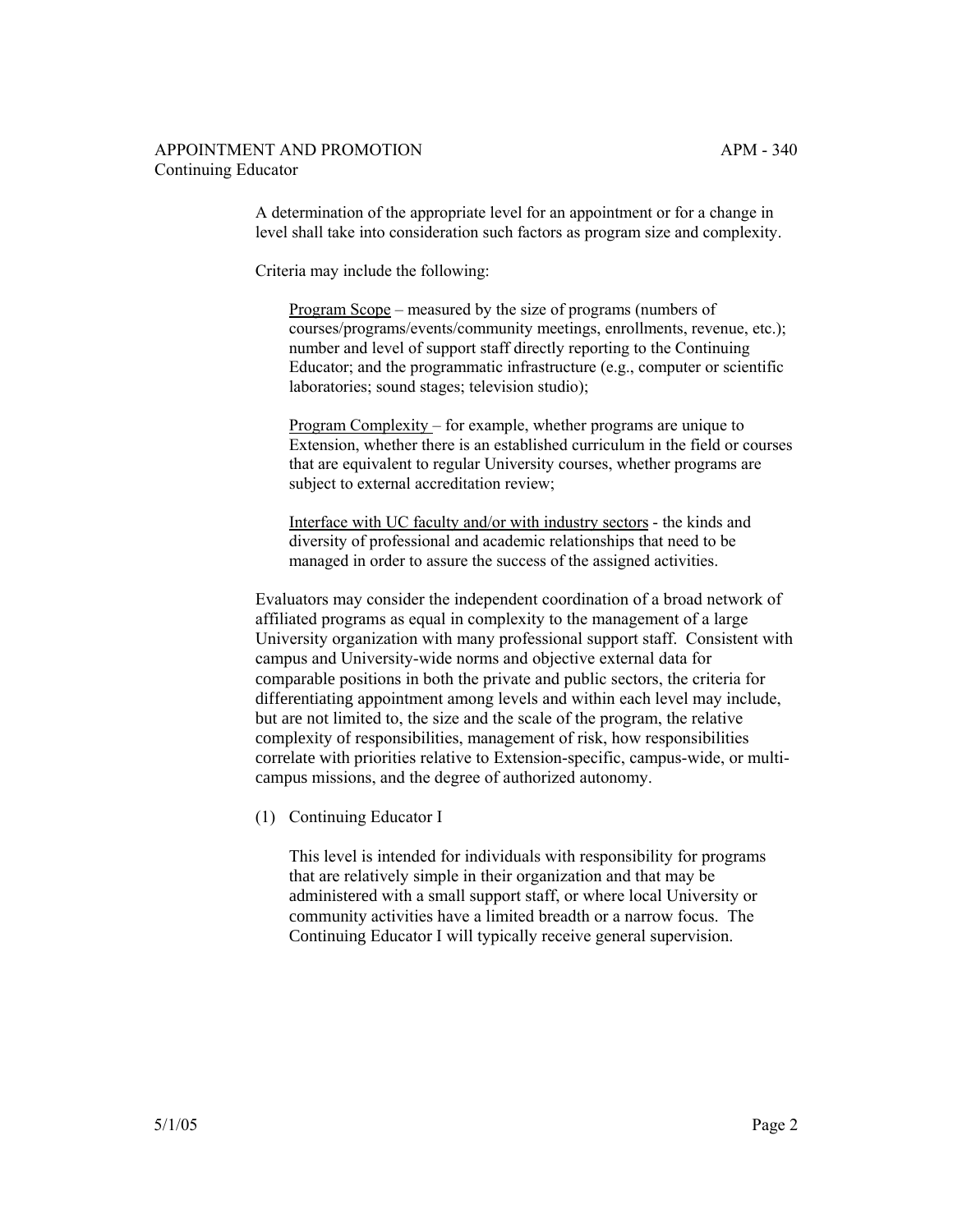# APPOINTMENT AND PROMOTION APM - 340 Continuing Educator

(2) Continuing Educator II

This level is reserved for individuals with responsibility for programs of moderate complexity. Duties may include the independent planning and coordination of a program or programs with a moderately-sized support staff or, in a smaller unit, duties that encompass "cross program" or multi-program development/coordination.

(3) Continuing Educator III

This level is ordinarily reserved for individuals with extensive independent academic or administrative responsibility. Appointees at this level have primary responsibility for the administration, management, and coordination of large complex programs. Responsibilities may include the direction and supervision of a large professional staff and/or the administration of a program or programs with a broad interdisciplinary scope and/or innovative programs requiring a high level of professional knowledge and expertise. Appointment at this level requires demonstrated superior professional ability and attainment, evidence of professional achievement and outstanding accomplishment in job-relatedactivities, and greater responsibilities than are typically delegated to Continuing Educators at lower levels. Continuing Educators at Level III will normally report directly to the Dean of University Extension or to the Dean's designee (e.g., an associate dean).

## 340-17 **Terms of Service**

- a. An appointment is made on a fiscal-year basis.
- b. An appointment shall have a term of up to three years with a specified ending date. The Chancellor may grant exceptions to allow a term of up to five years. Se[e APM - 137,](http://ucop.edu/academic-personnel-programs/_files/apm/apm-137.pdf) Non-Senate Academic Appointees/Term Appointments.
- c. A performance review shall precede any reappointment or merit increase. A performance review and associated salary recommendation shall take place at least every three years. If the position is to be continued, reappointment will be dependent upon positive evaluation of performance. Such review will take place during the final year of the current appointment.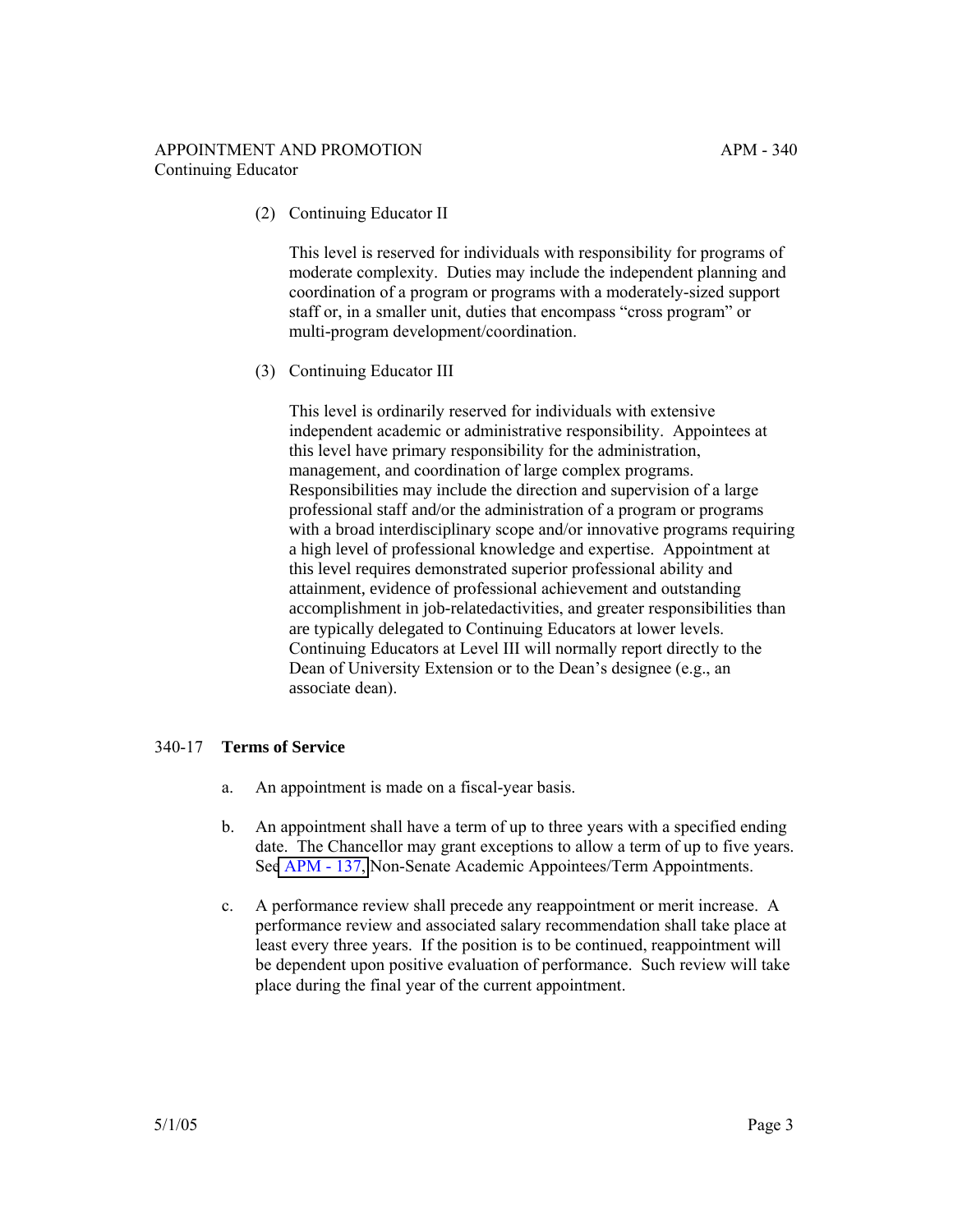#### 340-18 **Salary**

- a. Salary ranges established for these titles are issued by the Office of the President. The salary rates within a range are derived from the Academic Standard Table of Pay Rates.
- b. There is no expectation of movement between levels without significant changes in the scope and complexity of the programs being administered.
- c. The Chancellor may authorize a non-base building incentive award program in recognition of exceptionally meritorious performance.

#### 340-20 **Conditions of Employment**

- a. Appointees accrue sick leave in accordance wit[h APM 710,](http://ucop.edu/academic-personnel-programs/_files/apm/apm-710.pdf) Leaves of Absence/Sick Leave.
- b. Appointees accrue vacation leave in accordance with [APM 730,](http://ucop.edu/academic-personnel-programs/_files/apm/apm-730.pdf) Leaves of Absence/Vacation.
- c. Appointees are not eligible for sabbatical accrual or leave. Under [APM 758,](http://ucop.edu/academic-personnel-programs/_files/apm/apm-758.pdf) appointees are eligible to apply for leave with pay when the leave is in the interest of the University, when the leave will support an appointee's duties and professional development, and when funding is available from the source which provides the appointee's salary.
- d. Appointees may be laid off because of budgetary reasons, lack of work, or programmatic needs, as determined by the appropriate authority, and in compliance with [APM - 145,](http://ucop.edu/academic-personnel-programs/_files/apm/apm-145.pdf) Non-Senate Academic Appointees/Layoff and Involuntary Reduction in Time. Separation following a fixed ending date is not considered a layoff.
- e. [APM 150,](http://ucop.edu/academic-personnel-programs/_files/apm/apm-150.pdf) Non-Senate Academic Appointees/Corrective Action and Dismissal, applies to this series.
- f. For grievances, see [APM 140,](http://ucop.edu/academic-personnel-programs/_files/apm/apm-140.pdf) Non-Senate Academic Appointees/Grievances.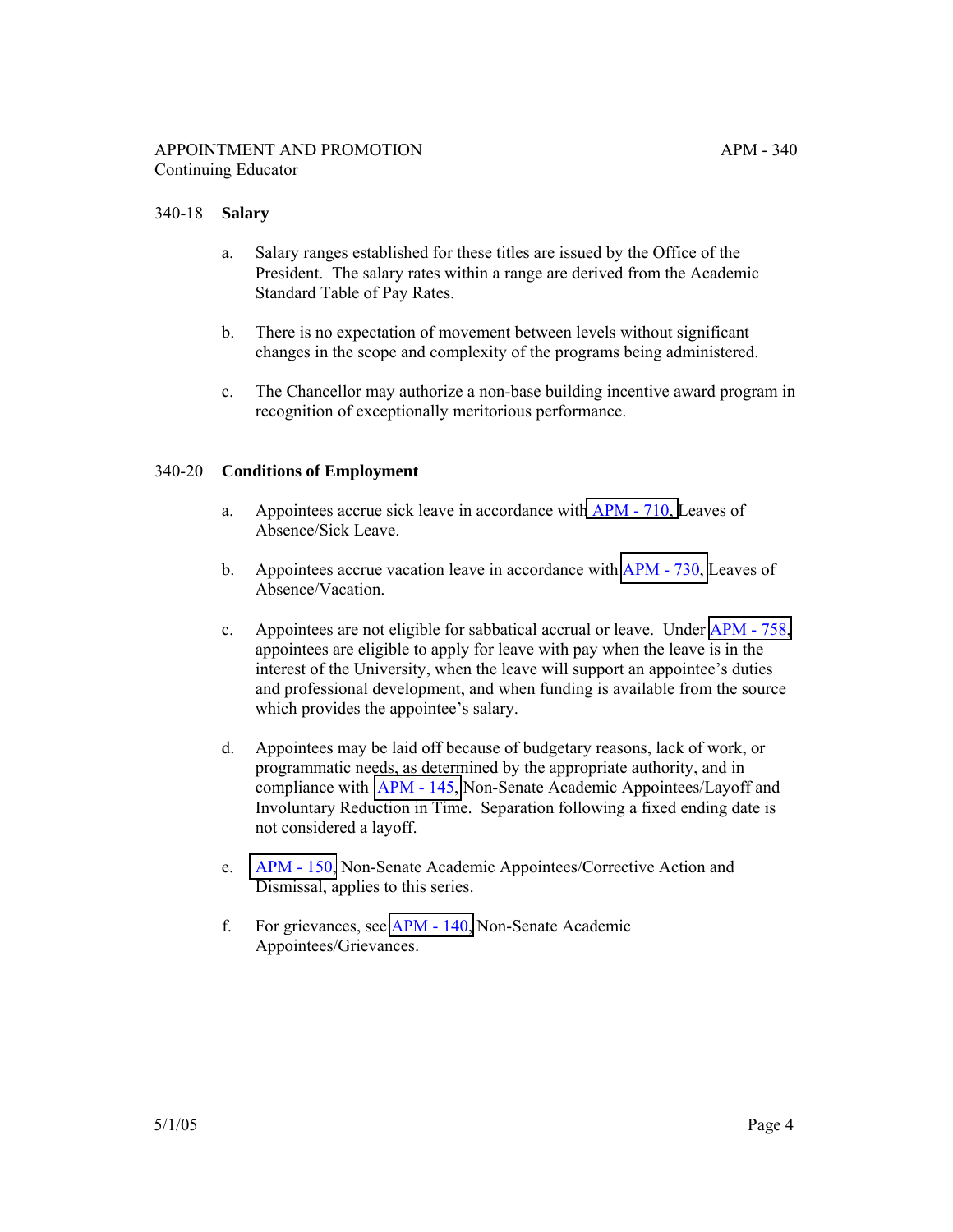# 340-24 **Authority**

The Chancellor is responsible for administering campus continuing education programs and is authorized to approve appointments, reappointments, merit increases, and changes in level.

July 1 shall normally be the effective date for a merit increase except that the Chancellor is authorized to approve another effective date.

#### 340-80 **Review Procedures**

In accord with the provisions of Appendix A, each Chancellor shall establish review procedures for appointment, merit review and salary increase, and change in level, as appropriate to the needs and functions of the respective campus.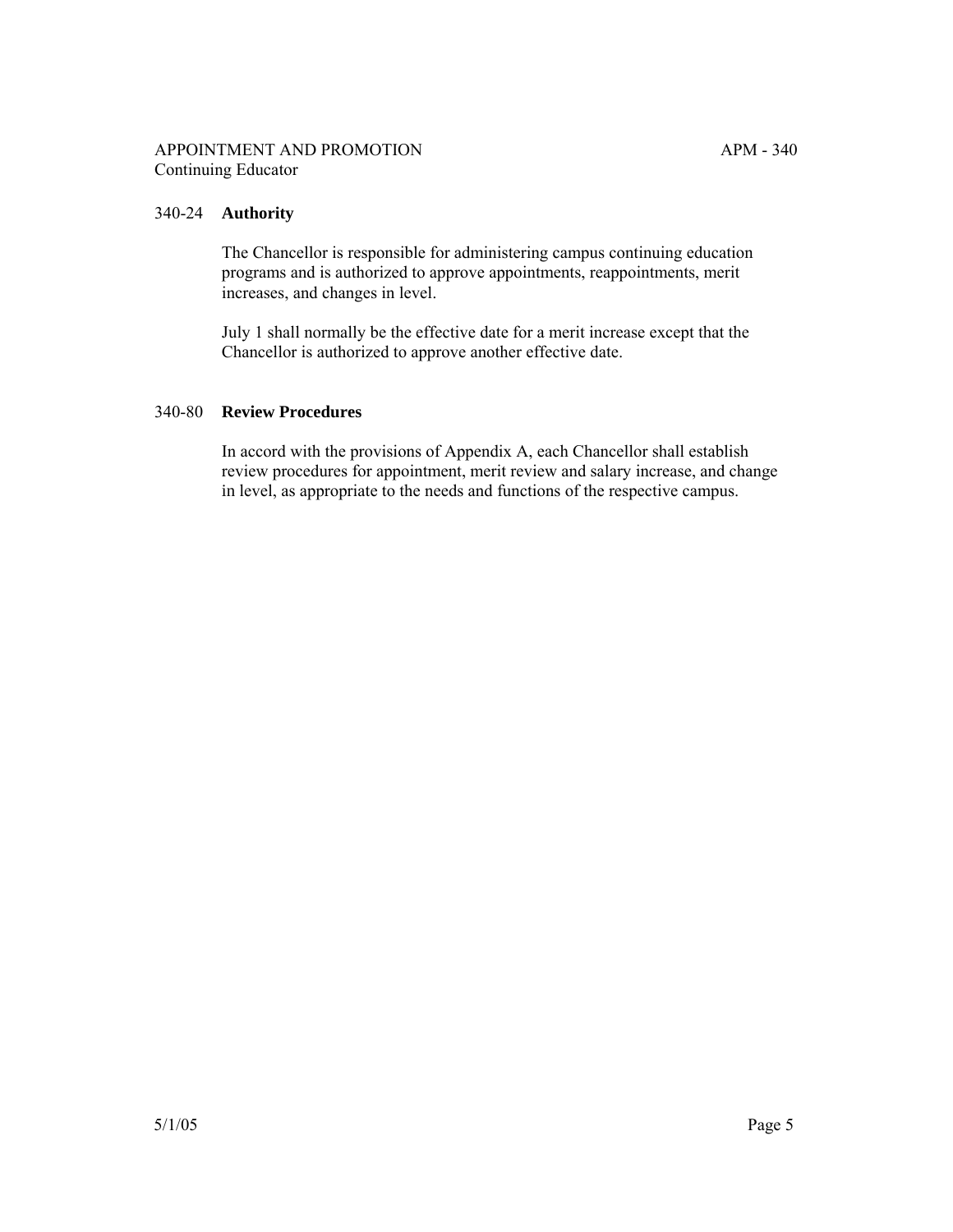# APPOINTMENT AND PROMOTION APM - 340 Continuing Educator **Appendix A**

# **Criteria for Appointment and Merit Increases**

Specific responsibilities and priorities should be established in a written job description for each Continuing Educator and approved by the respective administrative officer. Other responsibilities and priorities may be added subsequently.

Evaluation of performance is based on the criteria listed below, although not all criteria may be applicable to each Continuing Educator.

- 1. Academic Planning and Curriculum Development
	- a. Demonstrated mastery of the profession of continuing higher education including knowledge of educational methods and the ability to incorporate them appropriately in course development. For example, proficiency in using appropriate evaluative techniques for course instruction and content.
	- b. Knowledge of a particular subject matter as it relates to the development of curriculum for both individual courses and comprehensive programs comprising a series of courses.
	- c. Creativity and innovation in program development including originality in presenting subject matter in ways that promote effective learning.
	- d. Ability to assess continuing education needs and expectations of various clientele groups using market research and analytical methods and tools. Demonstrated ability to provide continuing education programs to nontraditional audiences.
	- e. Ability to develop an academic strategic plan and to implement the plan.
- 2. Program Administration/Management/Marketing
	- a. Development of effective working relationships with several constituencies that may include: University faculty, industry leaders, key advisors and experts from the public and private sectors, adult students, and course instructors.
	- b. Demonstration of skill in entrepreneurship and negotiation to achieve departmental goals with the most efficient use of resources. Development and management of comprehensive course and department budgets.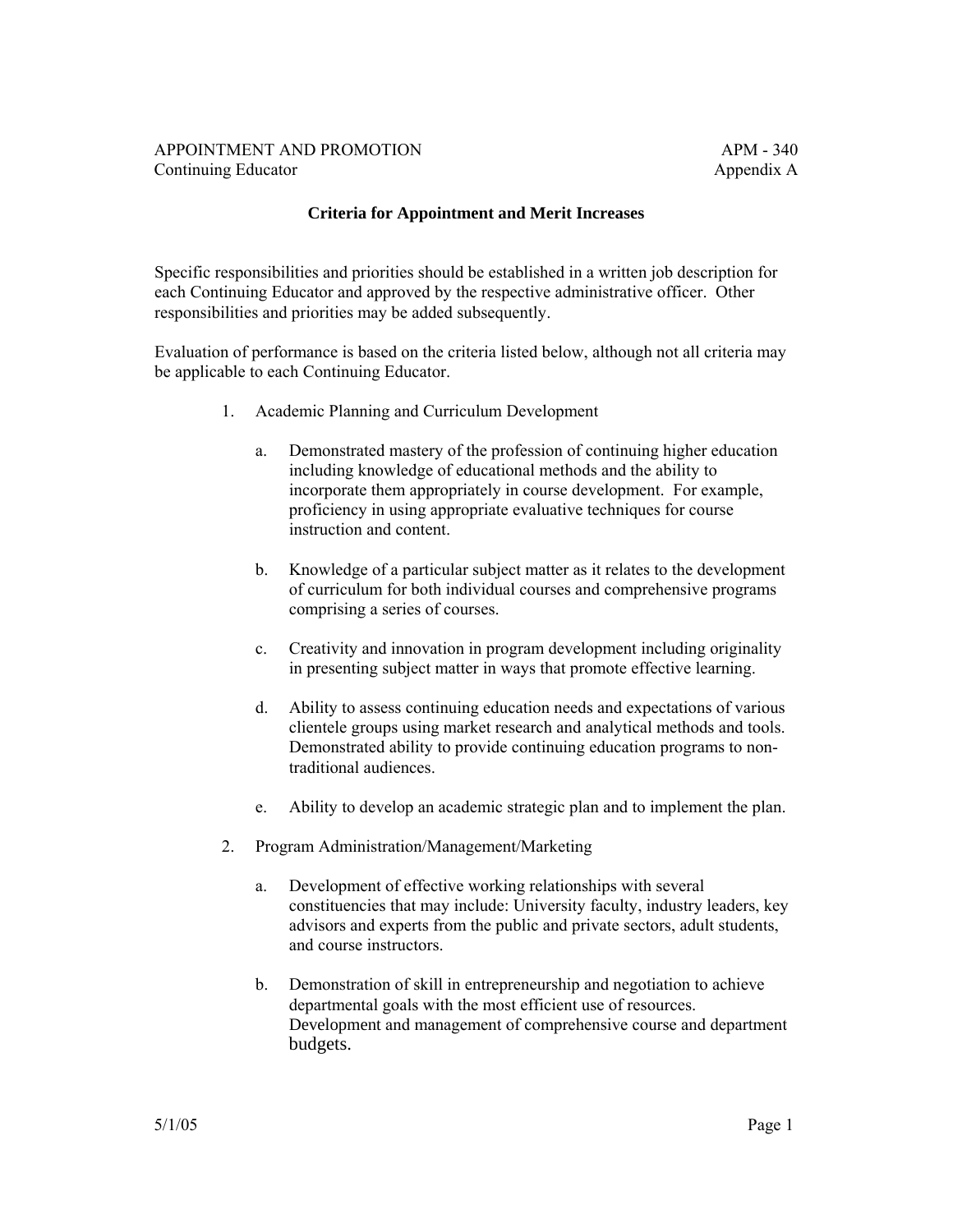- c. Demonstrated ability to work with peers and support staff cooperatively and constructively to meet mutual goals and objectives. For example, demonstrated collaboration with Extension colleagues on interdisciplinary program development.
- d. Demonstrated ability to work effectively and in compliance with preestablished program planning and implementation deadlines (e.g., promotion and publicity planning, course approvals, instructor compensation, travel requests, and purchasing).
- e. Competence in writing and oral skills necessary to present ideas and to promote University programs and goals within the community (business, University, general public, government, etc.).
- f. Ability to develop contract and grant proposals for extramural funding.
- g. Success in overseeing the fulfillment of accreditation/licensure/credential requirements and in collaborating with agencies or associations to secure external certification.
- 3. Human Resource Management and Development
	- a. Ability to supervise personnel successfully, to facilitate the resolution of personnel problems, and to support campus and department diversity goals.
	- b. Ability to support and foster the career development and training of University Extension staff.
	- c. Ability to identify, recruit, help prepare, and evaluate the most highly qualified instructors.
- 4. Professional Competence and Growth
	- a. Demonstrated professional growth based on scholarly activity, such as research, publication, and leadership in professional, community, or governmental associations. Demonstrated professional competence, such as teaching within Extension, or, with the permission of the supervisor, giving an occasional lecture within another academic unit of the University.
	- b. Participation in professional development activities that enhance effectiveness and administrative abilities.